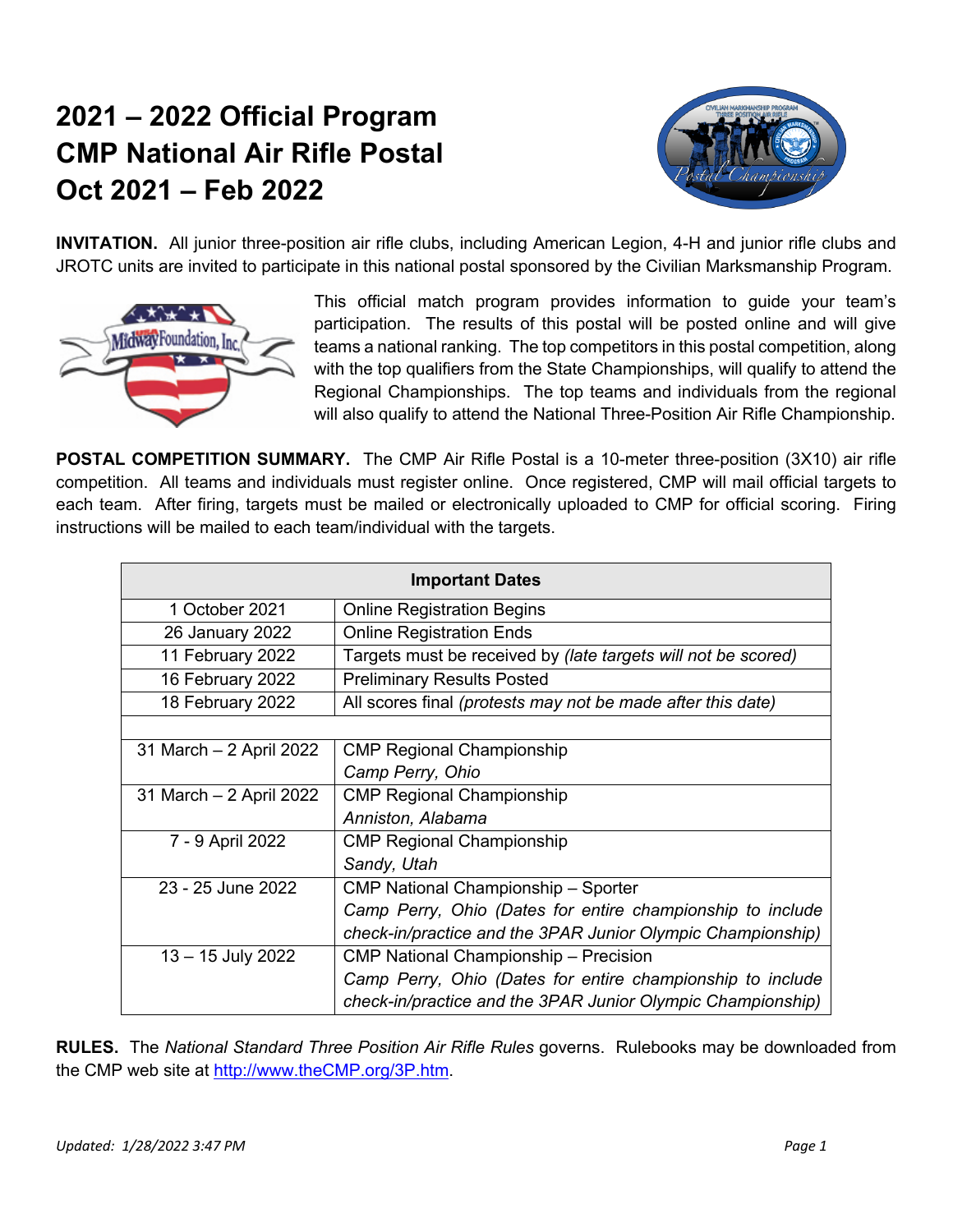**ELIGIBILITY.** Teams may enter an unlimited number of shooters into the postal competition. All team participants must be from the same school/club (in accordance to 3.2.2). Participants must be School Age (have not graduated from high school.) Teams may have a sporter team (rule 4.2), or a precision team (rule 4.4) or may enter shooters in both classes as long as a single shooter only fires in one class.

**TO ENTER/ ORDER TARGETS.** Coaches will order targets from the CMP by completing an online team registration on the CMP's Competition Tracker and finding the 2021 – 2022 CMP National Postal Competition. After receiving each team entry the requested target sets will be sent with Firing Instructions and a Team Firing Report. When registering your team(s) please try and register all shooters at one time so all targets are mailed out together. Detailed registration instructions can be found at: http://thecmp.org/air/three-position-nationalpostal-competition/.

**PAYMENT.** The cost for each firing member is \$5.00. This must be received before the targets are shipped.

**COURSE OF FIRE/ FIRING PROCEDURES**. Each junior in the postal competition will fire a three-position 3X10 course of fire on official postal targets. Three special 10-bull competition targets designed for scoring with electronic *Orion Visual Image Scoring* software will be provided for each firing member. These targets will have the shooter's name and school/club printed on the top of the target. **DO NOT PLUG TARGETS! Be sure each shooter fires on the targets with that shooter's name printed on them**. No other targets will be accepted. The course of fire includes unlimited sighters in 8 minutes and 10 shots for record prone in 10 minutes, unlimited sighters in 5 minutes and 10 shots for record standing in 15 minutes and unlimited sighters in 5 minutes and 10 shots for record kneeling in 10 minutes (rule 5.3.2). Firing must be supervised.

**TEAM SCORES**. The team score will be comprised of the top four scores fired in each class (Rule 3.2.3 Best – Four-Count Teams). Subsequent teams from the same club/school will be created using the next best four from that organization. Any shooter not part of a four-person team will be listed as individuals only. A team must be comprised of at least four shooters.

**CONDUCT AND FORMAT**. The safe and fair conduct of matches is a high priority. In this year's postalmatch format, the following protocols will be implemented.

- 1. **Firing Report Form.** The Instructor, Coach or Parent should fill out a *Firing Report Form* and sign after the match. In addition, each athlete must sign the form.
- 2. **Firing Verification.** Choose ONE of the following and mark this on the *Firing Report Form.*
	- a. Secondary witness. Another coach, match director or adult familiar with the rules may come to act as witness to the match.
	- b. Web-Conference witness. Invite another coach, match director or adult to witness the conduct of the match over web-conferencing. Coaches may choose to set up a webcam and act as witnesses to each other's matches.
	- c. Video. The coach, instructor or parent video records the entire event. This should be kept until results are final and may be requested for match verification.

**SCORING AND RESULTS.** The CMP will post all scores in ranked results lists on the CMP website at http://thecmp.org/air/three-position-national-postal-competition/. Targets will be scored with the Visual Image Scoring System Orion. Protests of shots will be handled in accordance to rule 8.5.5 of the *National Standard*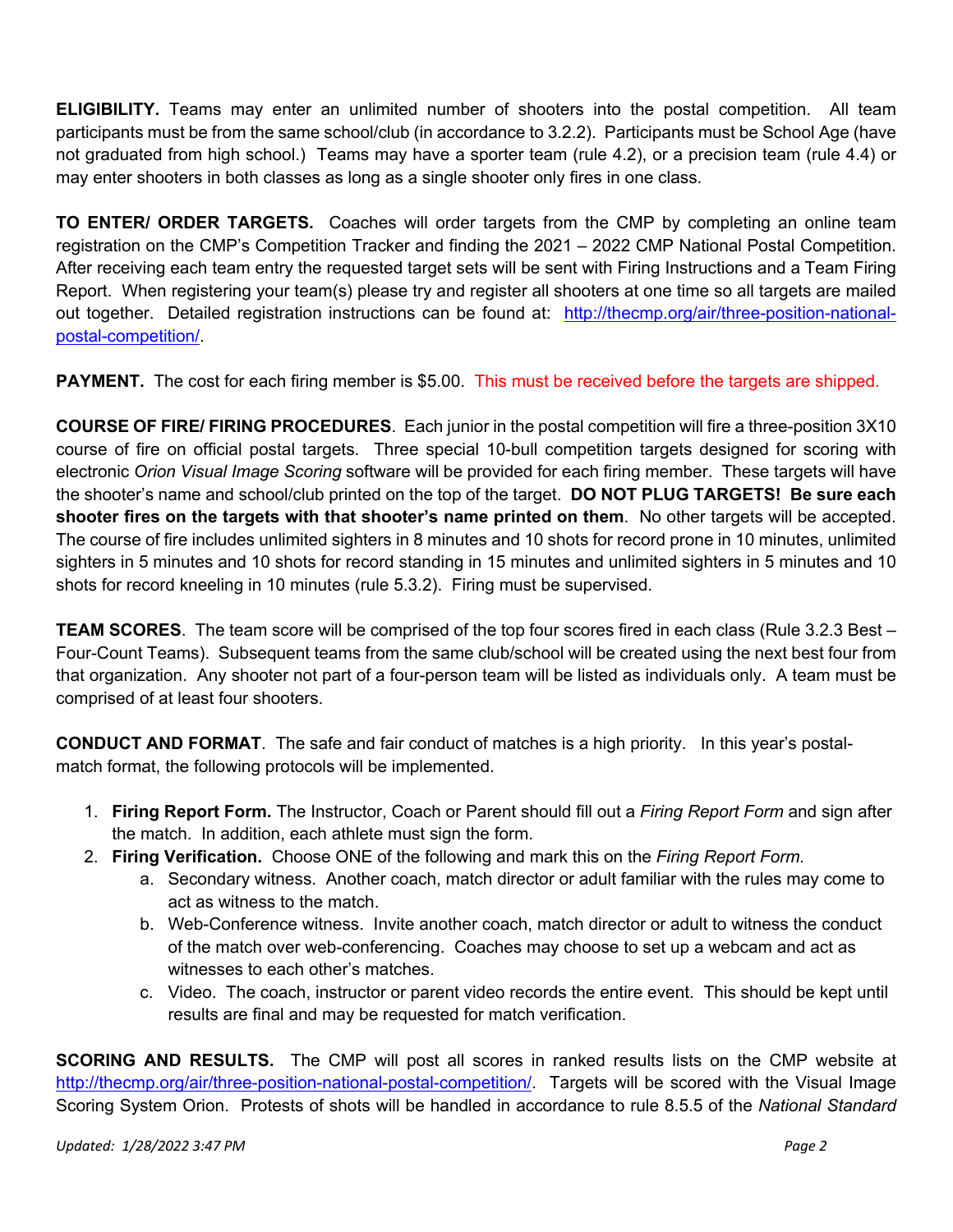*Three-Position Air Rifle Rules*. Instructors should call any protests to 419-635-2141, ext. 731 or e-mail postals@thecmp.org as soon as possible after scores are posted on the CMP website and before scores become final on **18Feb22**.

**REGIONAL CHAMPIONSHIPS.** The Regional Championships will take place in three locations on two separate weekends. Teams and individuals will be selected by regions based on their state. Priority will be given to those shooters from the states listed below. **If your team would like to compete elsewhere, you may request a change in location, and we will try to accommodate all requests.** Competitors will fire in two 3x20 competitions, with a final for the top 8 individuals in both sporter and precision. Only one alternate will be allowed to compete for each team (a total of 5 competitors). Individuals will be invited from non-qualifying teams only. Awards will be given at each regional championship based on that location's results only. Results from all three regional championships will be combined to determine which teams and individuals advance to the National Championship.

**SELECTION PROCESS.** The following teams and individuals will be invited to the CMP Regional Championships.

- **First Selections.** The first selections will come from the CMP State Championships. The top team and individual in both sporter and precision from each state hosting a State Championship will be invited to attend the match from their region. These invitations are not passed to the next team/individual from that state.
- **Second Selections.** Second selections will come from the postal match. The top teams/individuals nationally will be invited. The number of teams and individuals invited will be based on the chart below. **Regional qualifiers will be posted on or before 18 February 2022. Teams and individuals that do not register on or before 3 March will NOT be guaranteed a spot in the event.**
- **Third Selection.** Additional selections based on the postal results will be posted as space at each location permits. This will be NLT 4 March 2022. **Match registration will close on 22 March 2022.**

|                                                                       | <b>Region States</b>                                                                                                                                                                                                                                                                                  | <b>Precision</b>              | <b>Sporter</b>             | Total<br><b>Participants</b> |
|-----------------------------------------------------------------------|-------------------------------------------------------------------------------------------------------------------------------------------------------------------------------------------------------------------------------------------------------------------------------------------------------|-------------------------------|----------------------------|------------------------------|
| North East Region -<br><b>Regional Location:</b><br>Camp Perry, Ohio  | Connecticut, Delaware, Illinois,<br>Indiana, Iowa, Kentucky,<br>Maine, Maryland,<br>Massachusetts, Michigan,<br>Minnesota, Missouri, New<br>Hampshire, New Jersey, New<br>York, North Dakota, Ohio,<br>Pennsylvania, Rhode Island,<br>South Dakota, Vermont,<br>Virginia, West Virginia,<br>Wisconsin | 20 Teams<br>15<br>Individuals | 20 Teams<br>15 Individuals | 230                          |
| <b>South East Region</b><br>- Regional Location:<br>Anniston, Alabama | Alabama, Arkansas, Florida,<br>Georgia, Louisiana,                                                                                                                                                                                                                                                    | 20 Teams<br>15<br>Individuals | 20 Teams<br>15 Individuals | 230                          |